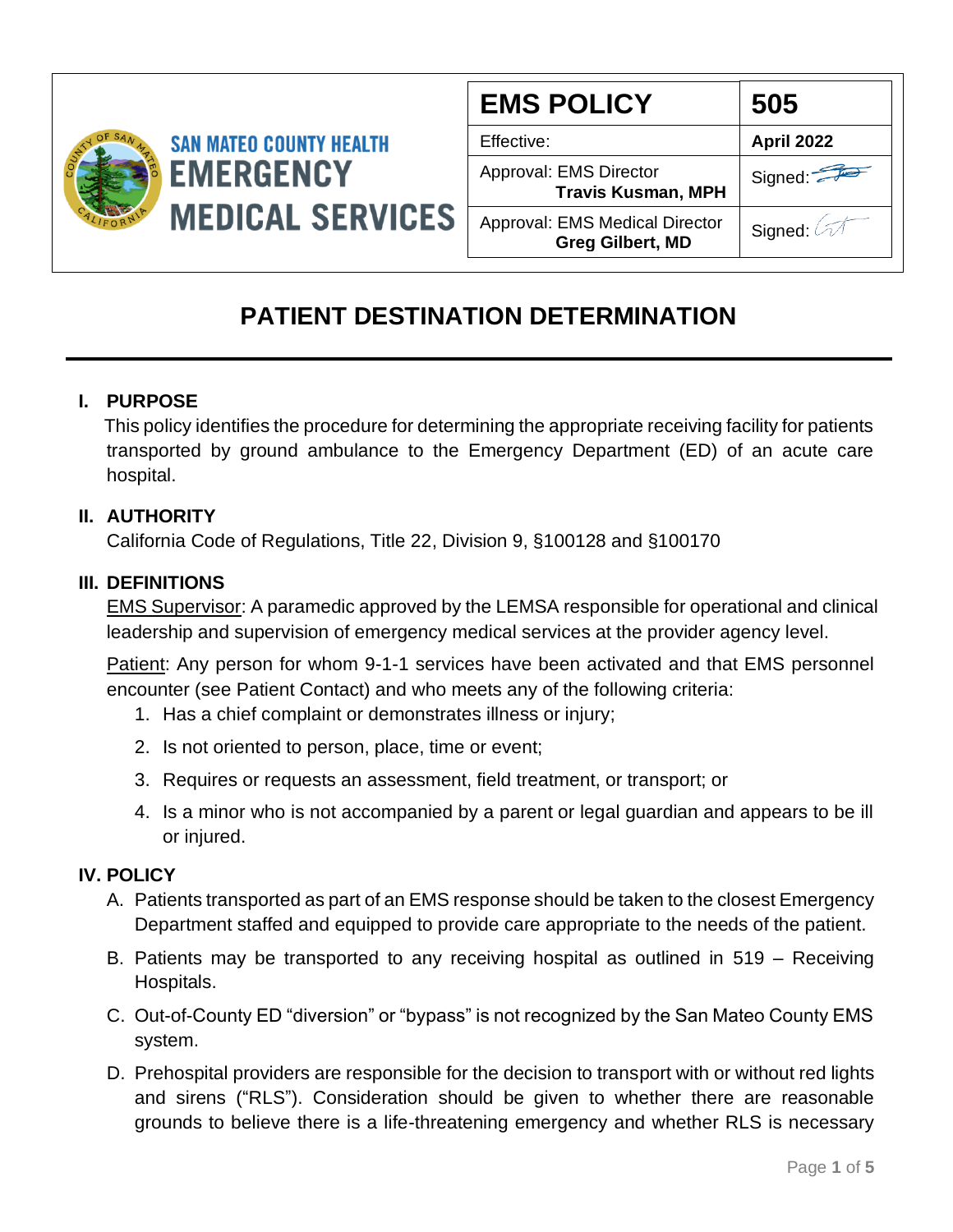|                                                                               | <b>EMS POLICY</b>                                         | 505                             |
|-------------------------------------------------------------------------------|-----------------------------------------------------------|---------------------------------|
| <b>SAN MATEO COUNTY HEALTH</b><br><b>EMERGENCY</b><br><b>MEDICAL SERVICES</b> | Effective:                                                | <b>April 2022</b>               |
|                                                                               | Approval: EMS Director<br><b>Travis Kusman, MPH</b>       | Signed $\overline{\phantom{a}}$ |
|                                                                               | Approval: EMS Medical Director<br><b>Greg Gilbert, MD</b> | Signed:                         |

and appropriate based on travel time, distance, patient, weather, and road conditions. The decision to transport with RLS should not be based solely on the destination decision or whether the patient meets specialty care criteria (e.g., STEMI, stroke, trauma).

E. For destination requests not addressed in this policy, contact an EMS Supervisor for guidance.

# **V. PROCEDURE FOR DETERMINING DESTINATION**

- A. Hospital destination decisions for EMS patients shall be prioritized based on the following:
	- 1. Patient medical need:
		- a. A patient with an unstable airway, defined as unable to ventilate with a BLS airway adjunct and BVM, shall be transported to the closest ED;
		- b. Patients meeting trauma, STEMI or stroke criteria, or when there is a high index of suspicion that a patient meets such criteria, shall be transported to the most appropriate ED with trauma, STEMI or stroke specialty services;
		- c. Unstable/unmanageable, non-specialty care patients shall be transported to the closest ED; or
		- d. Field crews should contact the Base Hospital for guidance in situations where the appropriate choice of receiving facility is unclear to ambulance personnel.
	- 2. Patient preference;
	- 3. Family or private physician preference (if patient unable to provide information); and
	- 4. Patients without a preference who require no specialty care shall be transported to the closest open general medical designated receiving hospital.
- B. Standby Emergency Departments
	- 1. Patients with life threatening conditions that require emergent stabilization when a basic emergency department is not within a reasonable distance may be transported to a standby emergency department;
	- 2. Patients with any condition(s) that the paramedic reasonably believes will result in discharge from the ED and not require hospital admission may also be transported to a standby emergency department;
	- 3. Pediatric patients with the following complaints shall not be transported to a standby emergency department: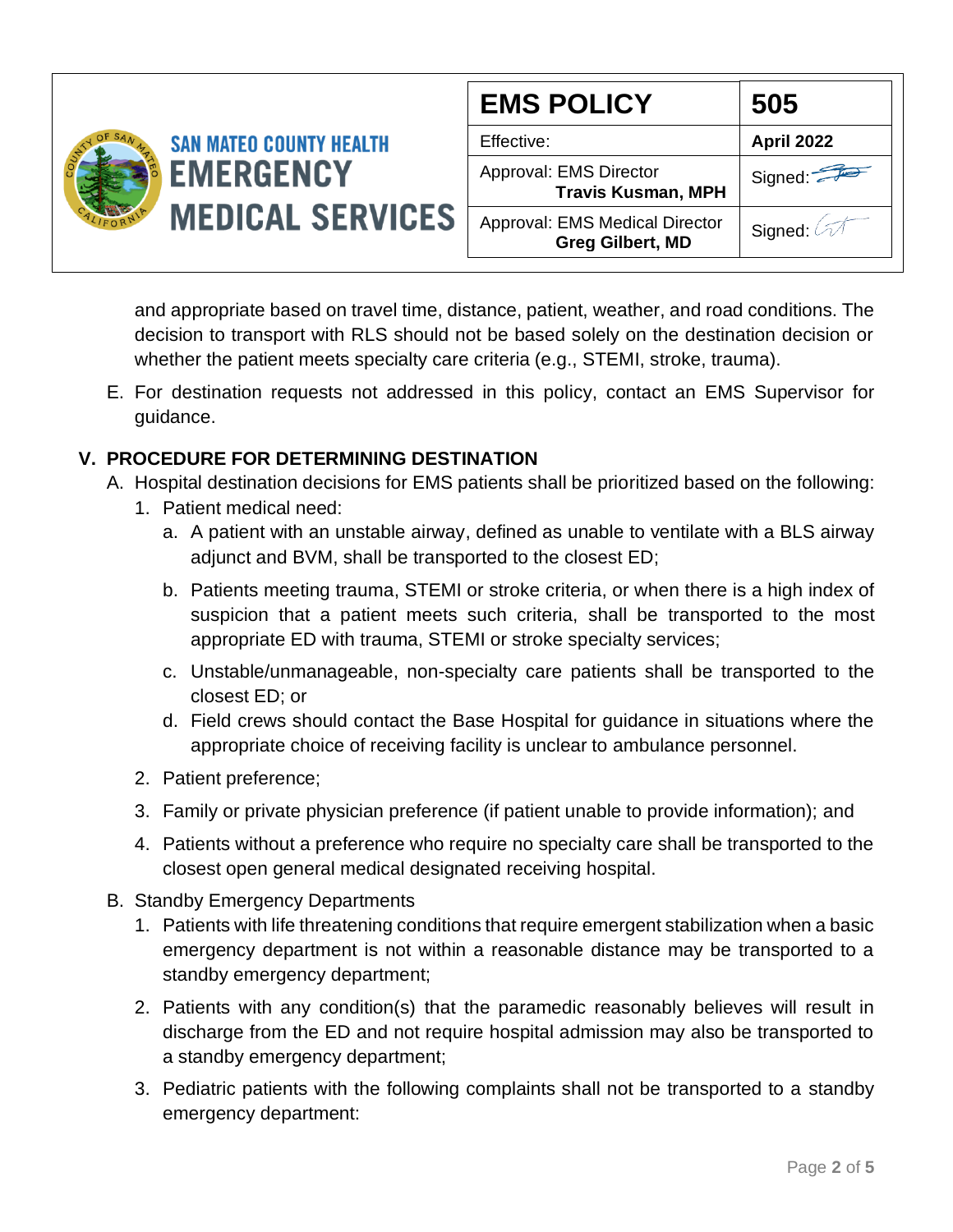

| <b>EMS POLICY</b>                                                | 505        |
|------------------------------------------------------------------|------------|
| Effective:                                                       | April 2022 |
| Approval: EMS Director<br><b>Travis Kusman, MPH</b>              | Signed:    |
| <b>Approval: EMS Medical Director</b><br><b>Greg Gilbert, MD</b> | Signed:    |

- a. Seizures without evidence of fever or lasting longer than 10 minutes;
- b. Symptomatic dehydration;
- c. Requiring ventilator support;
- d. Exacerbation of serious conditions or clinical deterioration;
- e. Long bone fractures or fractures involving joints; or
- f. BRUE (Brief Resolved Unexplained Event); and
- 4. All other patients, including specialty care patients shall not be transported to a standby emergency department.

#### **VI. PATIENTS ON PSYCHIATRIC DETAINMENT**

- A. Patients placed on a legal detainment (e.g., a hold pursuant to W&I Code § 5150) in the field by a legally authorized person shall be assessed for the presence of a medical emergency. Based on the history and physical examination of the patient, prehospital personnel shall determine whether the patient is stable or unstable.
- B. Medically stable patients shall be transported to San Mateo Medical Center or Mills-Peninsula Medical Center, whichever is closest or the patient's medical home for psychiatric services.
- C. Medically unstable patients shall be transported to the closest ED.
- D. A patient with a current history of overdose of medications shall be transported to the closest ED.
- E. A patient with history of ingestion of alcohol or illicit street drugs shall be transported to the closest ED if there is any of the following:
	- 1. Altered mental status (e.g., decreased level of consciousness or extreme agitation);
	- 2. Significantly abnormal vital signs; or
	- 3. Any other history or physical findings that suggest instability (e.g.*,* chest pain, shortness of breath, hypotension, diaphoresis).

#### **VII. OBSTETRICAL PATIENTS**

A. A patient is considered "obstetric" if pregnancy is estimated to be twenty (20) weeks or greater.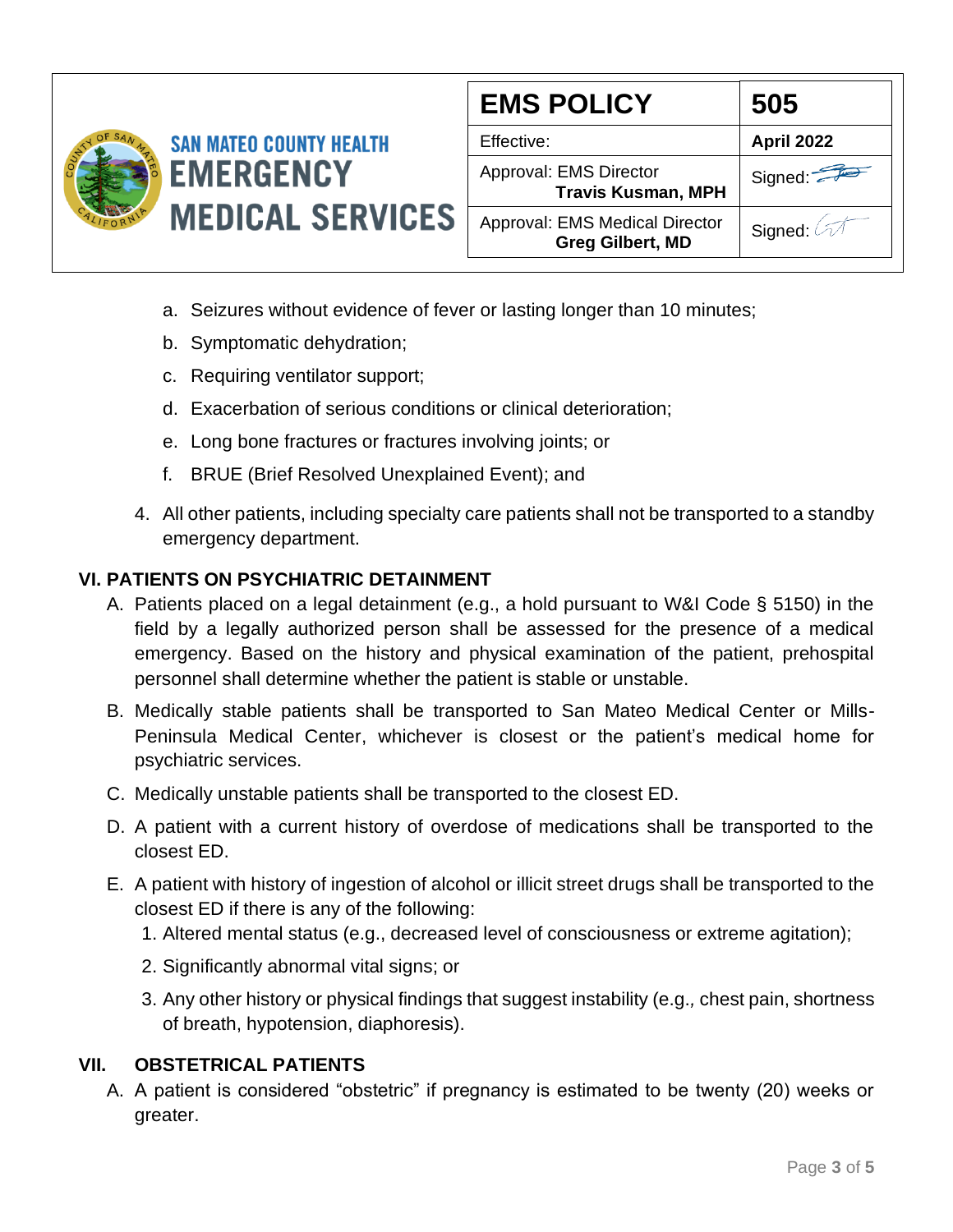

| <b>EMS POLICY</b>                                                | 505               |
|------------------------------------------------------------------|-------------------|
| Effective:                                                       | <b>April 2022</b> |
| Approval: EMS Director<br><b>Travis Kusman, MPH</b>              | Signed:           |
| <b>Approval: EMS Medical Director</b><br><b>Greg Gilbert, MD</b> | Signed: A         |

- B. Obstetric patients should be transported to a hospital with in-patient obstetrical services in the following circumstances:
	- 1. Patients in labor;
	- 2. Patients whose chief complaint appears to be related to the pregnancy, or who potentially have complications related to the pregnancy;
	- 3. Obstetric patients meeting physiologic, anatomic, or mechanism trauma triage criteria shall be transported to a trauma center;
	- 4. The appropriate trauma center Base Hospital shall be consulted in determining destination for all other injured obstetrics patients.
- C. Obstetric patients with impending delivery or unstable conditions where imminent treatment appears necessary to preserve the mother's life should be transported to the nearest basic ED; and
- D. Stable obstetric patients should be transported to an ED of choice identified in OPS 40 Receiving Hospitals if their complaints are unrelated to the pregnancy.

# **VIII.PATIENTS WITH BURNS**

- A. Hospital Selection:
	- 1. Burn patients with unmanageable airways or severe inhalation injuries shall be transported to the closest receiving facility;
	- 2. Adult and pediatric patients with burns and significant trauma shall be transported to the closest appropriate trauma center;
	- 3. Burn injuries that should be transported to a burn center include:
		- a. Partial thickness burns greater than 10% total body surface area (TBSA);
		- b. Burns that involve the face, hands, feet, genitalia, perineum, or major joints;
		- c. Full thickness burns in any age group;
		- d. Electrical burns, including lightning injury;
		- e. Chemical burns;
		- f. Inhalation injury (mild, moderate)
		- g. Burn injury in patients with preexisting medical disorders that could complicate management, prolong recovery, or affect mortality;